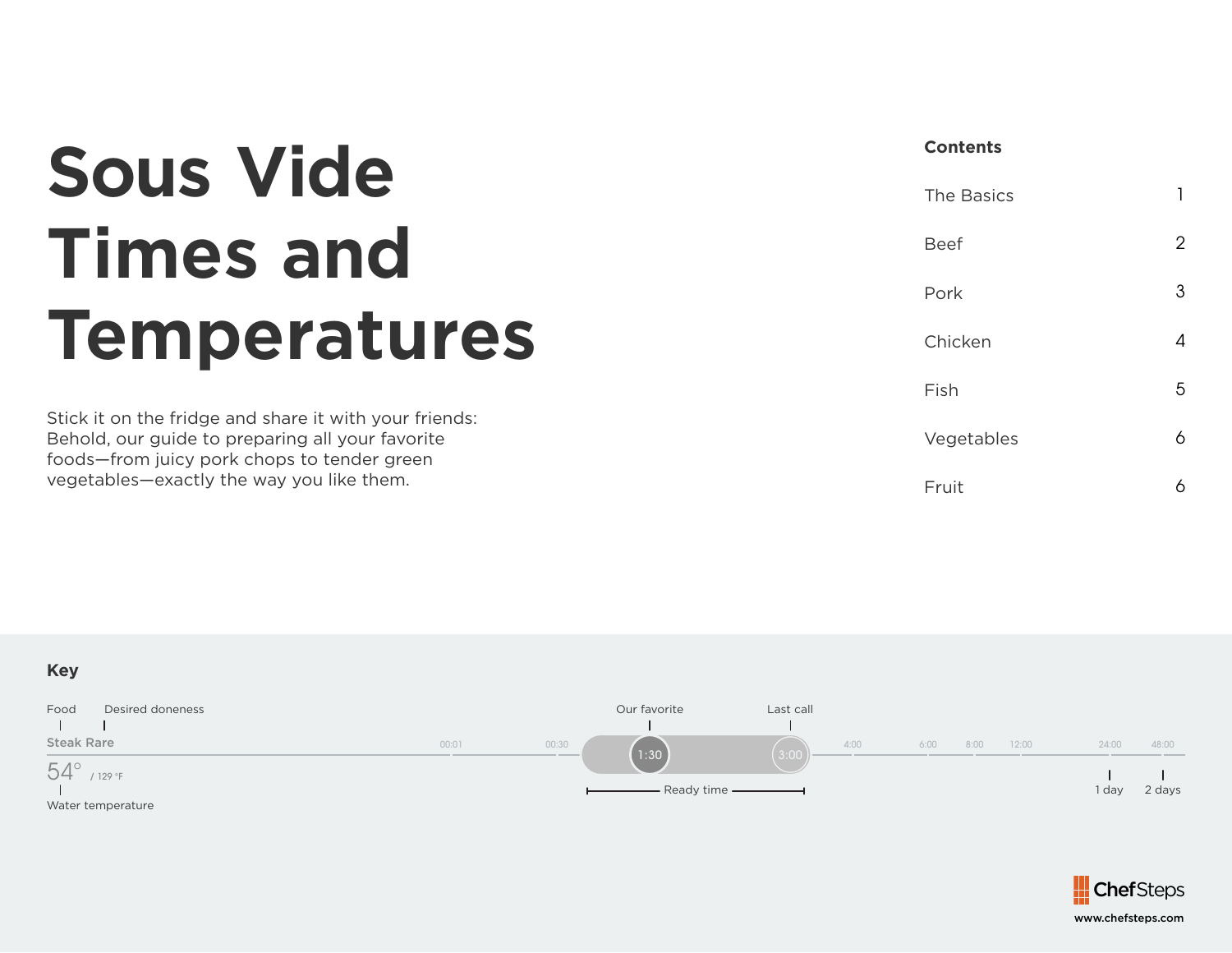

eye, sirloin, etc. When cooking whole beef roasts, such as prime rib, we opt for a slightly higher temperature for a nice, fork-tender texture.

chop or loin—whether it's bone-in or boneless, fatty or lean. The meat will be juicy and tender, with a blush of rosy color.

emerge juicy and tender. Be sure to take them out of the bath before the two-hour mark, after that the texture becomes too soft, and will lack the yielding quality we expect from poultry.

of fish you'll be cooking, from salmon to cod to halibut to snapper to branzino. For even cooking, portion fish into individual servings before packaging.

but still crunchy—at 5 minutes. After about 20 minutes, they will begin to lose their vibrant hue.

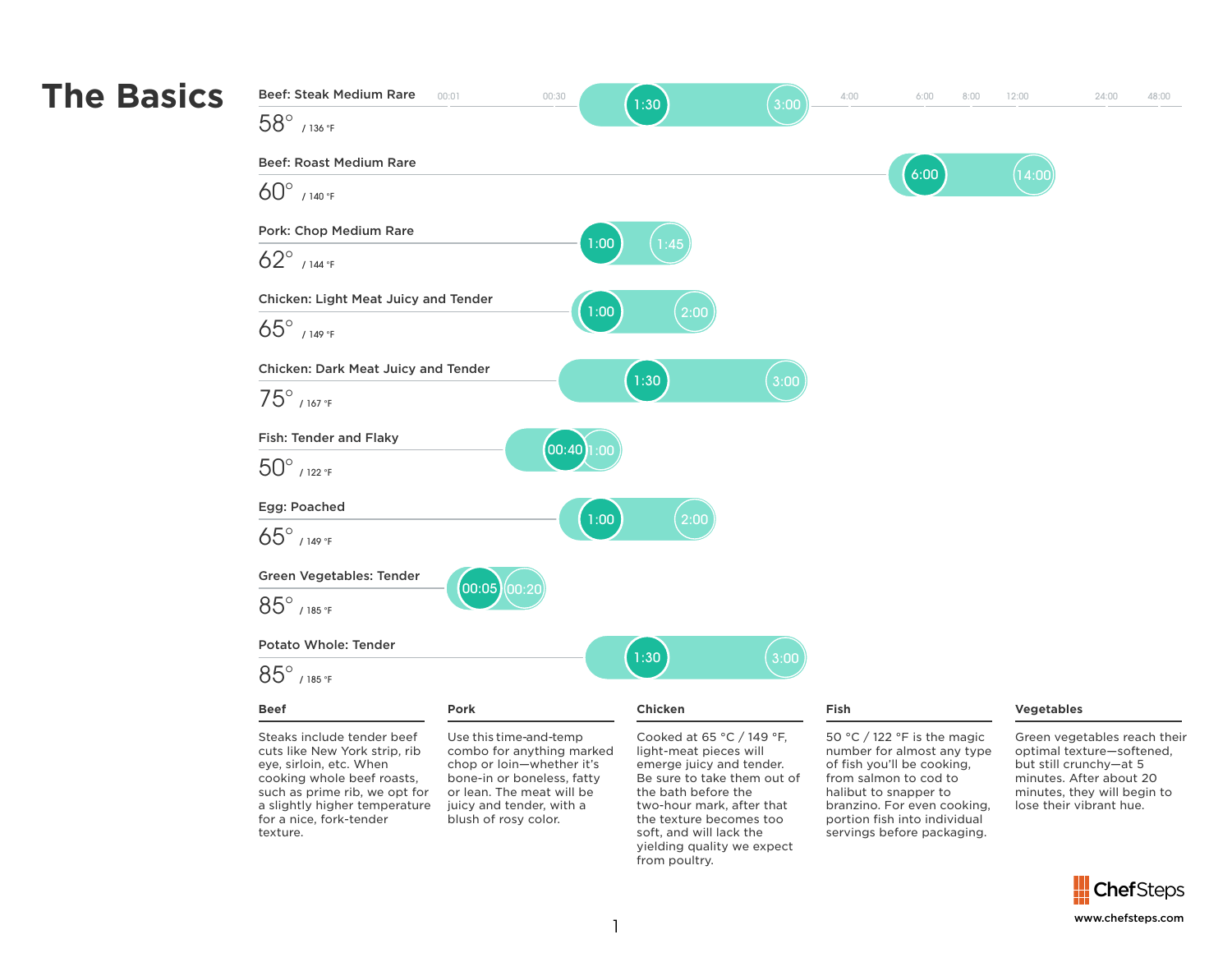

but a skinnier steak won't overcook in the bath. Be careful when pre- and post-searing meat, however, as it's easy to overcook thin pieces when browning.

temperature than steaks in

order to achieve the optimal texture.

brisket or chuck for 16 hours plus, converting it into something that tastes great.

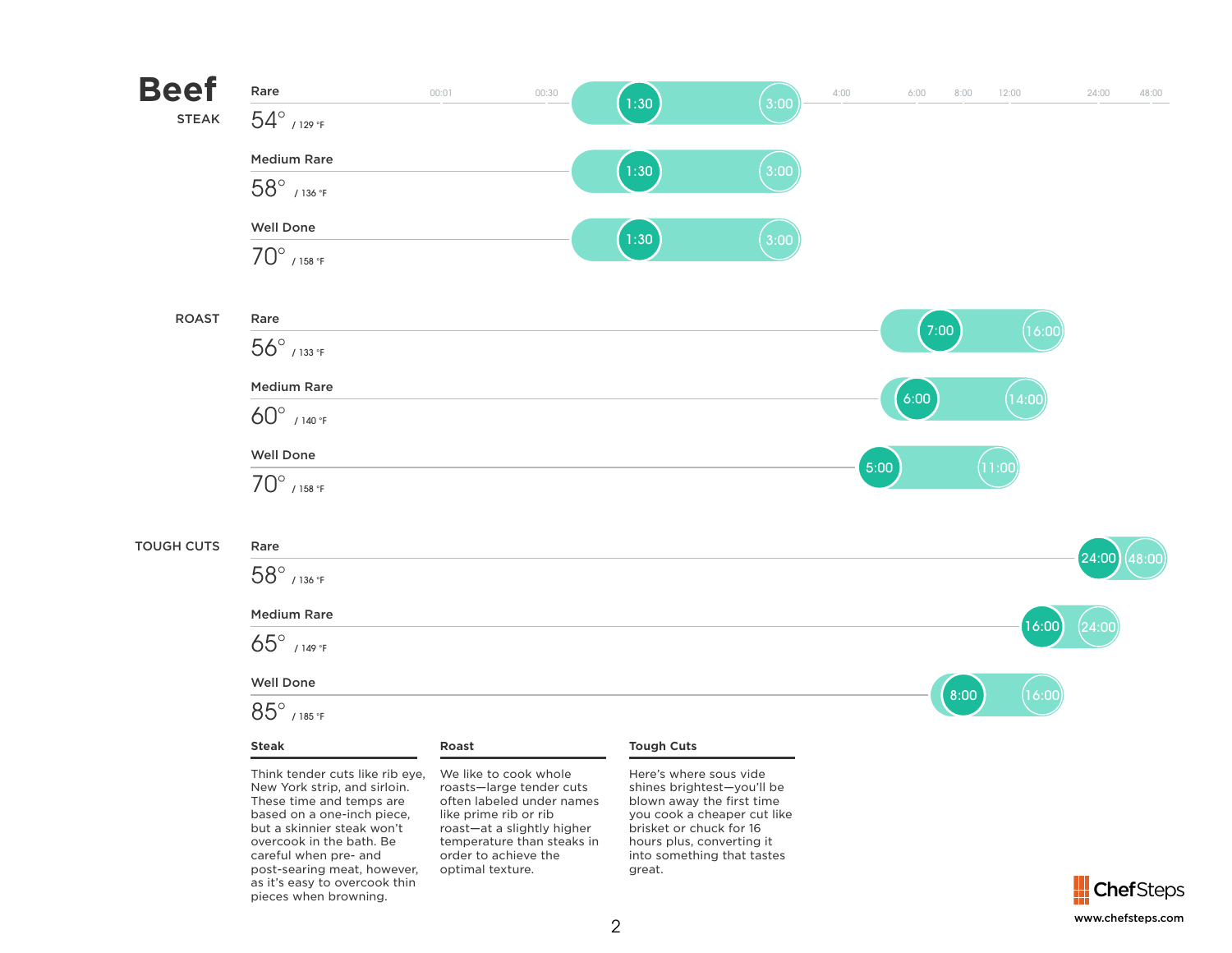

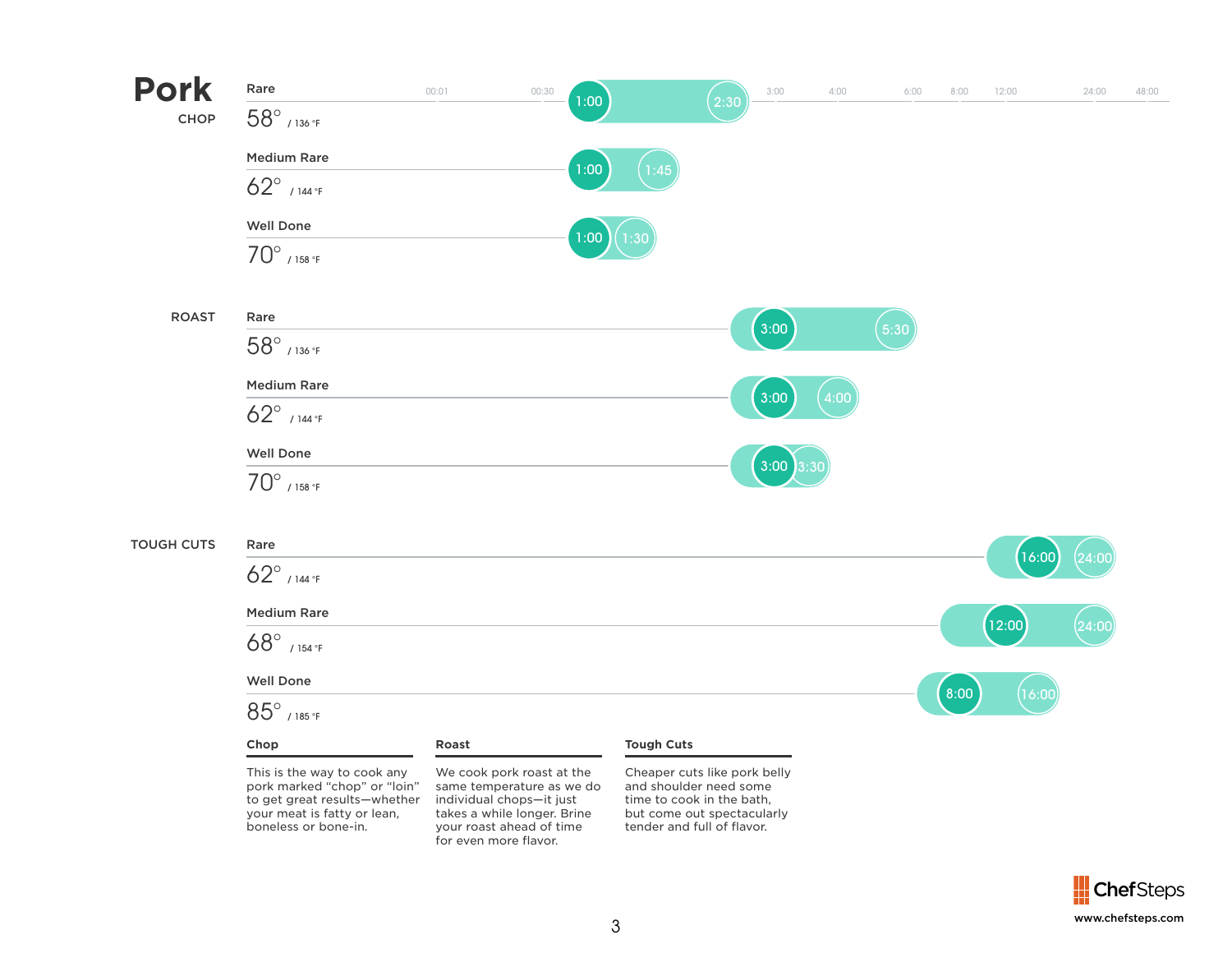

Breasts cooked at 65 °C / 149 °F are a crowd pleaser; try them at 60 °C for a novel texture that's great for chilled chicken salads.

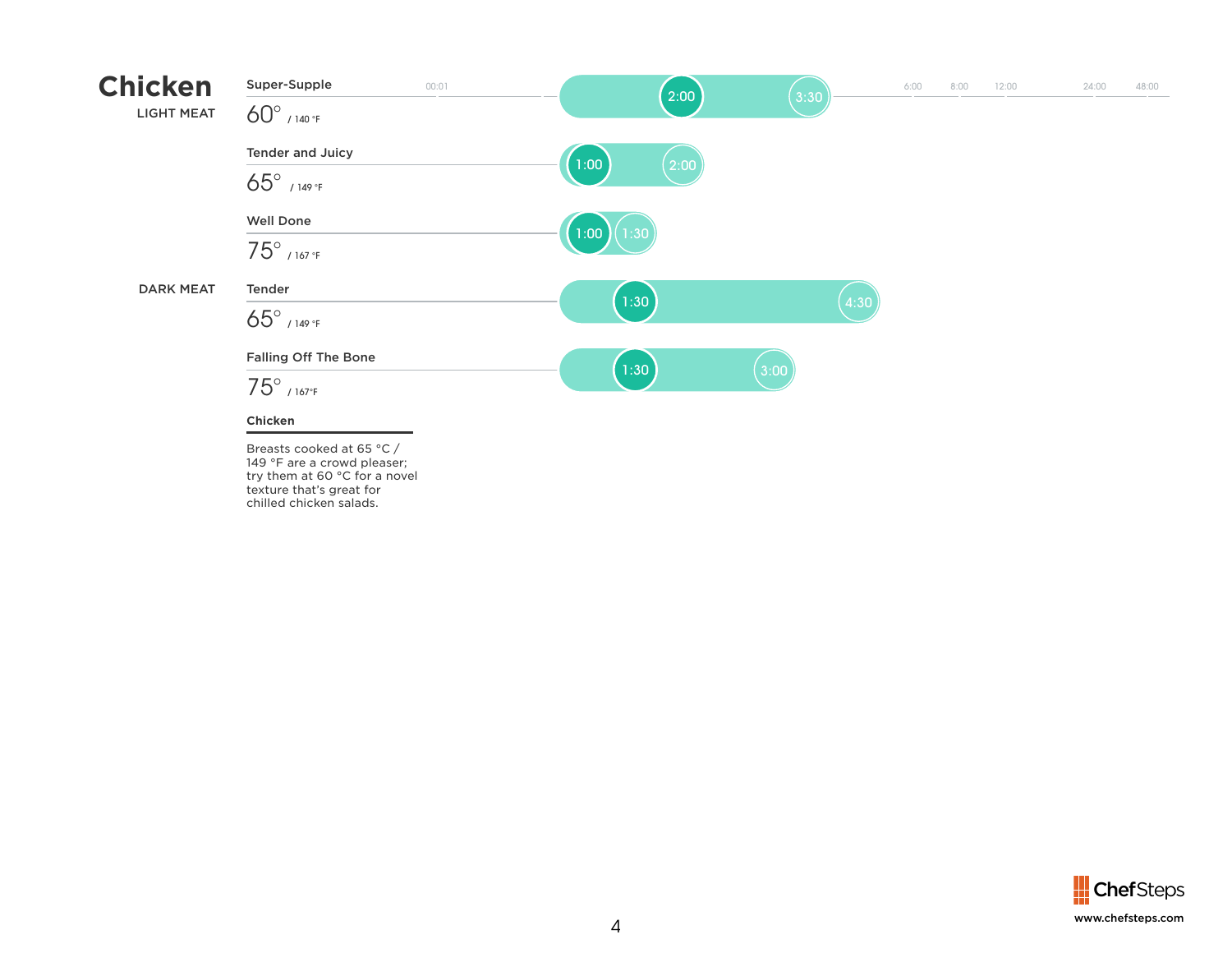

combination of tender and flaky. This works for most fish. You can cook several pieces in the same bag, but remember to portion before you package; whole fish won't cook evenly.

inches thick. When preparing thinner pieces—from the tail, say—you may want to take fish out about 10 minutes early. If you've got a fat guy, you may need to tack

check as you go; you can always toss fish back in the bath and keep cooking.